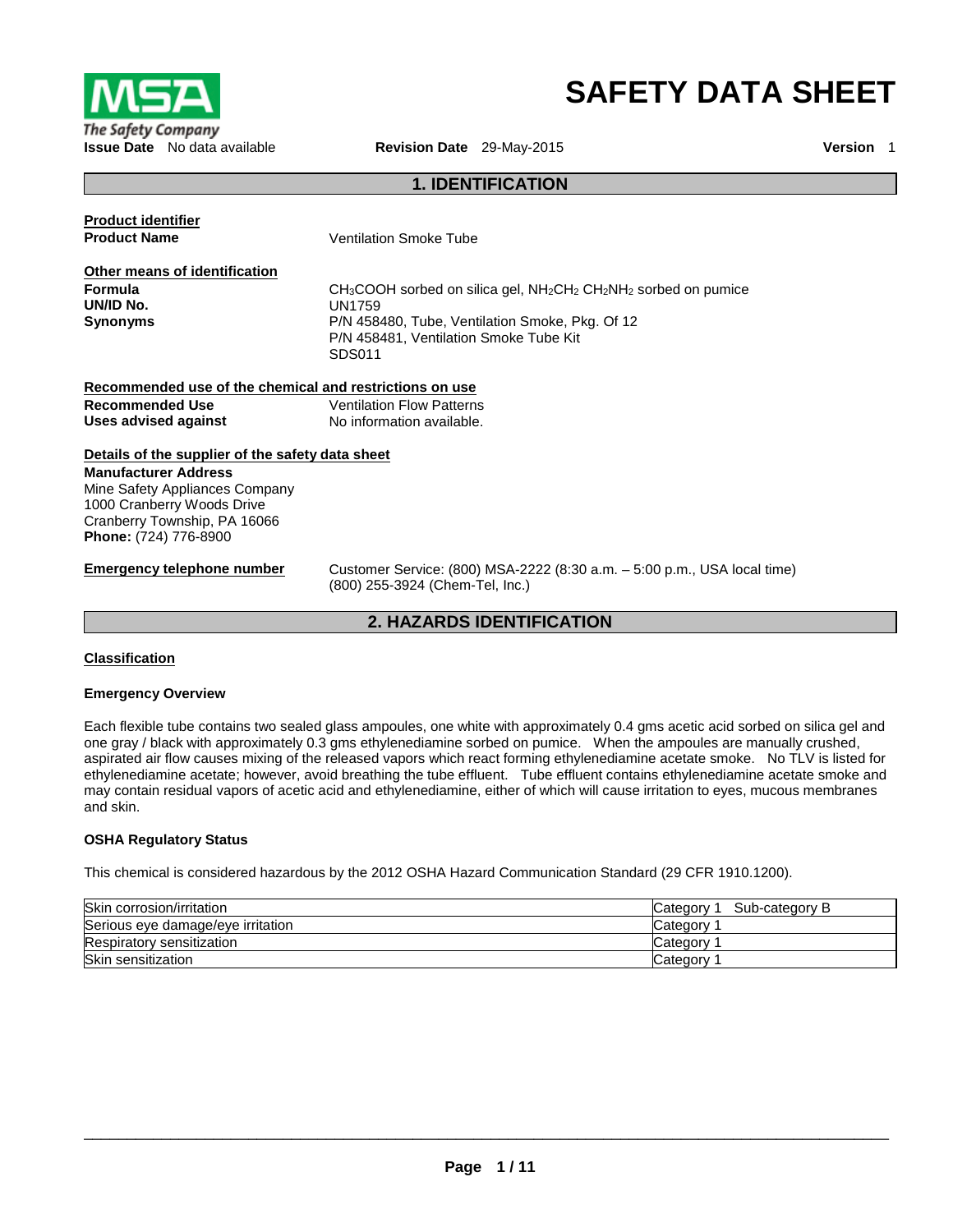### **2. HAZARDS IDENTIFICATION - Continued**

\_\_\_\_\_\_\_\_\_\_\_\_\_\_\_\_\_\_\_\_\_\_\_\_\_\_\_\_\_\_\_\_\_\_\_\_\_\_\_\_\_\_\_\_\_\_\_\_\_\_\_\_\_\_\_\_\_\_\_\_\_\_\_\_\_\_\_\_\_\_\_\_\_\_\_\_\_\_\_\_\_\_\_\_\_\_\_\_\_\_\_\_\_

#### **Label elements**

#### **Emergency Overview**

## **Danger Hazard statements** Causes severe skin burns and eye damage May cause allergy or asthma symptoms or breathing difficulties if inhaled May cause an allergic skin reaction **Appearance** Acetic acid / silica gel ampoule - White granules, vinegar odor. Ethylenediamine / pumice ampoule Gray to black granules, ammonia odor. **Physical state** Solid **Odor** Acetic acid: vinegar odor Ethylenediamine: ammonia odor Smoke:

#### **Precautionary Statements - Prevention**

Do not breathe dust/fume/gas/mist/vapors/spray Wash face, hands and any exposed skin thoroughly after handling Wear protective gloves/protective clothing/eye protection/face protection In case of inadequate ventilation wear respiratory protection Contaminated work clothing should not be allowed out of the workplace

#### **Precautionary Statements - Response**

Immediately call a POISON CENTER or doctor/physician Specific treatment (see Section 4)

IF IN EYES: Rinse cautiously with water for several minutes. Remove contact lenses, if present and easy to do. Continue rinsing Immediately call a POISON CENTER or doctor/physician

Wash contaminated clothing before reuse If skin irritation or rash occurs: Get medical advice/attention

IF INHALED: Remove victim to fresh air and keep at rest in a position comfortable for breathing Immediately call a POISON CENTER or doctor/physician

IF SWALLOWED: Rinse mouth. DO NOT induce vomiting

**Precautionary Statements - Storage** Store locked up

**Precautionary Statements - Disposal** Dispose of contents/container to an approved waste disposal plant

#### **Hazards not otherwise classified (HNOC)**

#### **Other Information**

Unknown Acute Toxicity 75% of the mixture consists of ingredient(s) of unknown toxicity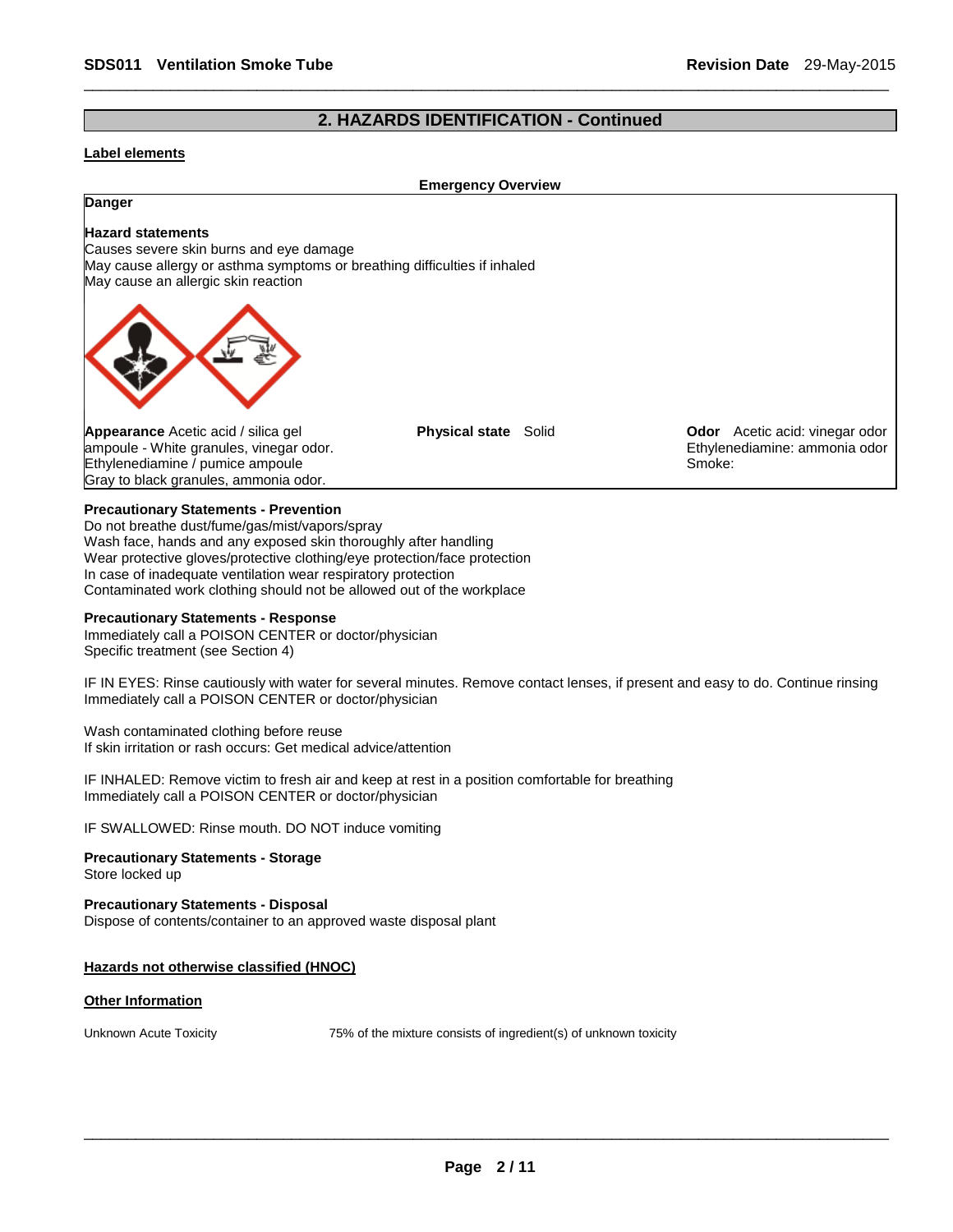### **3. COMPOSITION/INFORMATION ON INGREDIENTS**

\_\_\_\_\_\_\_\_\_\_\_\_\_\_\_\_\_\_\_\_\_\_\_\_\_\_\_\_\_\_\_\_\_\_\_\_\_\_\_\_\_\_\_\_\_\_\_\_\_\_\_\_\_\_\_\_\_\_\_\_\_\_\_\_\_\_\_\_\_\_\_\_\_\_\_\_\_\_\_\_\_\_\_\_\_\_\_\_\_\_\_\_\_

**Synonyms** P/N 458480, Tube, Ventilation Smoke, Pkg. Of 12 P/N 458481, Ventilation Smoke Tube Kit.

#### **Each tube contains two (2) ampoules:**

**Ampoule 1)** Acetic Acid sorbed on Silica gel

| <b>Chemical Name</b> | <b>CAS No.</b> | Weight-% |
|----------------------|----------------|----------|
| Acetic acid          | 64-19-7        | 20       |
| Silica Gel           | 63231-67-4     | 80       |

#### **Ampoule 2)** 1,2 – Diaminoethane (Ethylene Diamine) sorbed on Pumice

| <b>Chemical Name</b> | CAS No.                    | Mai<br>.nh+_0/ |
|----------------------|----------------------------|----------------|
| Ethylinediamine      | $-15-3$<br>$107 -$         | 40             |
| Pumice               | $\sim$ $\sim$<br>1332-09-8 | 60             |

### **4. FIRST AID MEASURES**

**First aid measures**

| <b>General advice</b>                                                      | As smoke puff generation is under manual control of the user by actuation of a squeeze<br>bulb, overexposure is unlikely under intended conditions of use. First aid procedures<br>follow should overexposure occur. |  |  |
|----------------------------------------------------------------------------|----------------------------------------------------------------------------------------------------------------------------------------------------------------------------------------------------------------------|--|--|
| Eye contact                                                                | Remove victim from exposure. Flush eyes with water for 15 minutes holding eyes open<br>and raising eyelids to flush under lid areas. SEE A PHYSICIAN IMMEDIATELY.                                                    |  |  |
| <b>Skin Contact</b>                                                        | Wash skin with soap and water.                                                                                                                                                                                       |  |  |
| <b>Inhalation</b>                                                          | Remove victim from exposure. If breathing is difficult, administer oxygen. If breathing has<br>stopped, give artificial respiration. GET MEDICAL ATTENTION IMMEDIATELY IN BOTH<br>CASES.                             |  |  |
| Ingestion                                                                  | If tube contents are somehow ingested and if victim is conscious, give two glasses of water<br>to dilute chemical. GET MEDICAL ATTENTION IMMEDIATELY.                                                                |  |  |
| <u>Most important symptoms and effects, both acute and delayed</u>         |                                                                                                                                                                                                                      |  |  |
| <b>Symptoms</b>                                                            | Acetic Acid: Irritation of eyes, mucous membranes, skin. Fumes may cause eye and skin<br>irritation. Ingestion of 1 $\text{cm}^3$ glacial acid produced perforation of the esophagus.                                |  |  |
|                                                                            | Ethylenediamine: Irritation of eye, mucous membranes, skin.                                                                                                                                                          |  |  |
| Indication of any immediate medical attention and special treatment needed |                                                                                                                                                                                                                      |  |  |
| Note to physicians                                                         | Treat symptomatically.                                                                                                                                                                                               |  |  |
| <b>5. FIRE-FIGHTING MEASURES</b>                                           |                                                                                                                                                                                                                      |  |  |

#### **Suitable extinguishing media**

Use extinguishing measures that are appropriate to local circumstances and the surrounding environment.

**Unsuitable extinguishing media** No information available.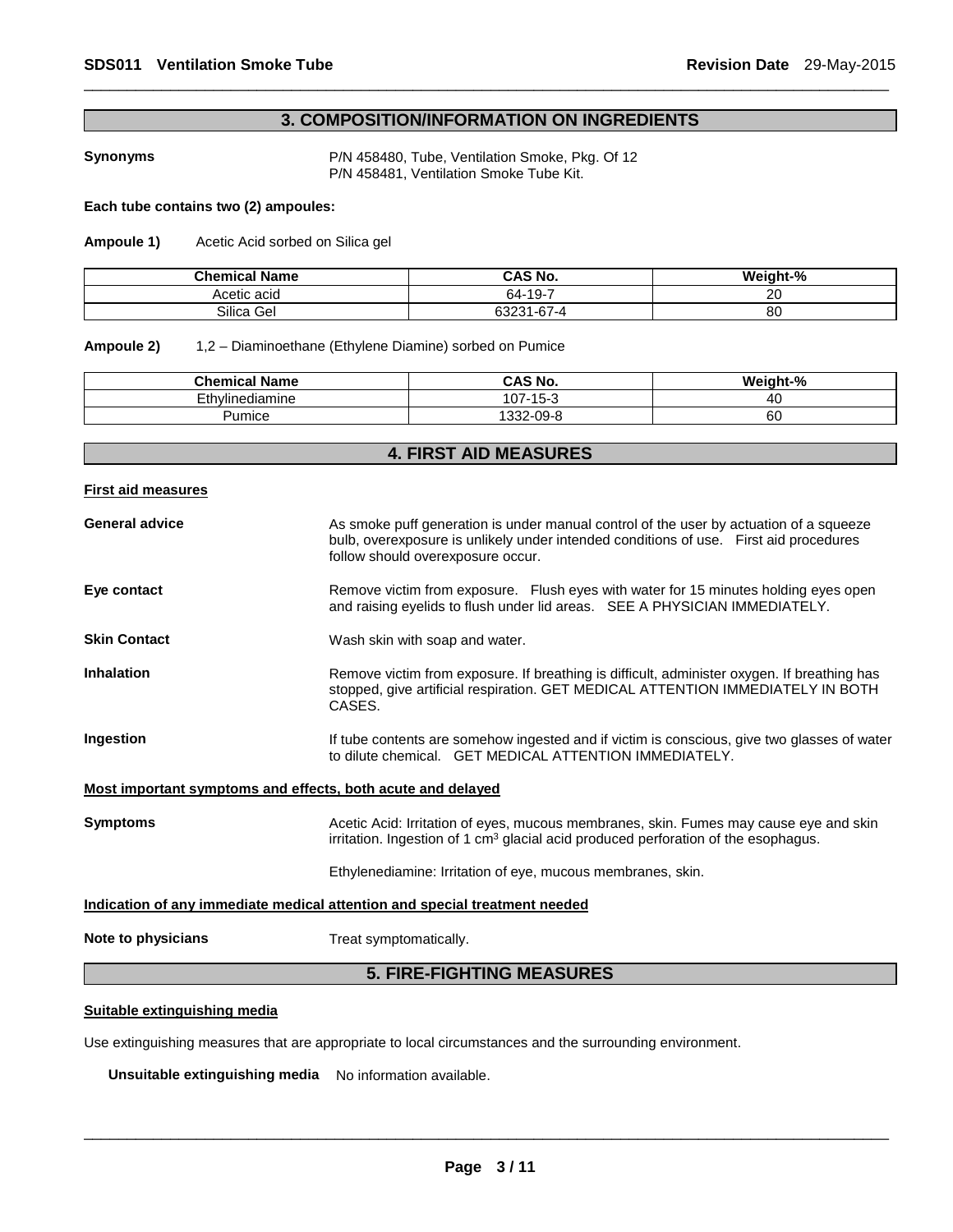### **5. FIRE-FIGHTING MEASURES - Continued**

\_\_\_\_\_\_\_\_\_\_\_\_\_\_\_\_\_\_\_\_\_\_\_\_\_\_\_\_\_\_\_\_\_\_\_\_\_\_\_\_\_\_\_\_\_\_\_\_\_\_\_\_\_\_\_\_\_\_\_\_\_\_\_\_\_\_\_\_\_\_\_\_\_\_\_\_\_\_\_\_\_\_\_\_\_\_\_\_\_\_\_\_\_

#### **Specific hazards arising from the chemical**

Ampoules may rupture and emit toxic fumes under fire conditions.

#### **Explosion data**

**Sensitivity to Mechanical Impact** None.

**Sensitivity to Static Discharge None.** 

#### **Protective equipment and precautions for firefighters**

As in any fire, wear self-contained breathing apparatus pressure-demand, MSHA/NIOSH (approved or equivalent) and full protective gear.

#### **6. ACCIDENTAL RELEASE MEASURES**

#### **Personal precautions, protective equipment and emergency procedures**

**Personal precautions** If contents of a tube are released, avoid skin contact with spilled material. Leave the immediate area if smoke is generated until smoke subsides. Wear rubber gloves and splashproof goggles.

#### **Environmental precautions**

**Environmental precautions** See Section 12 for additional ecological information.

#### **Methods and material for containment and cleaning up**

**Methods for containment Prevent further leakage or spillage if safe to do so.** 

**Methods for cleaning up** Fill a bucket 3/4 full of water. Sweep up spilled material and place sweepings in bucket. Examine the tube to be sure both ampoules within the tube are crushed. If both ampoules are crushed, place the tube with contents into the bucket so that the tube is immersed. If the tube contains an unbroken ampoule, crush it (within the tube) and immerse the tube and its contents in the bucket. If an unbroken ampoule has been released from the tube, replace it in the tube, crush it (within the tube), and immerse the tube with contents in the bucket. In all cases let the tube soak overnight. Dispose the material in the bucket in accordance with local, state, and federal regulations.

#### **7. HANDLING AND STORAGE**

**Precautions for safe handling Advice on safe handling** Wash hands after using product. **Conditions for safe storage, including any incompatibilities Storage Conditions** Store in a cool, dry location protected from crushing and impact forces. **Incompatible materials** Acids, bases, oxidizers, carbon tetrachloride, and other chlorinated organic compounds.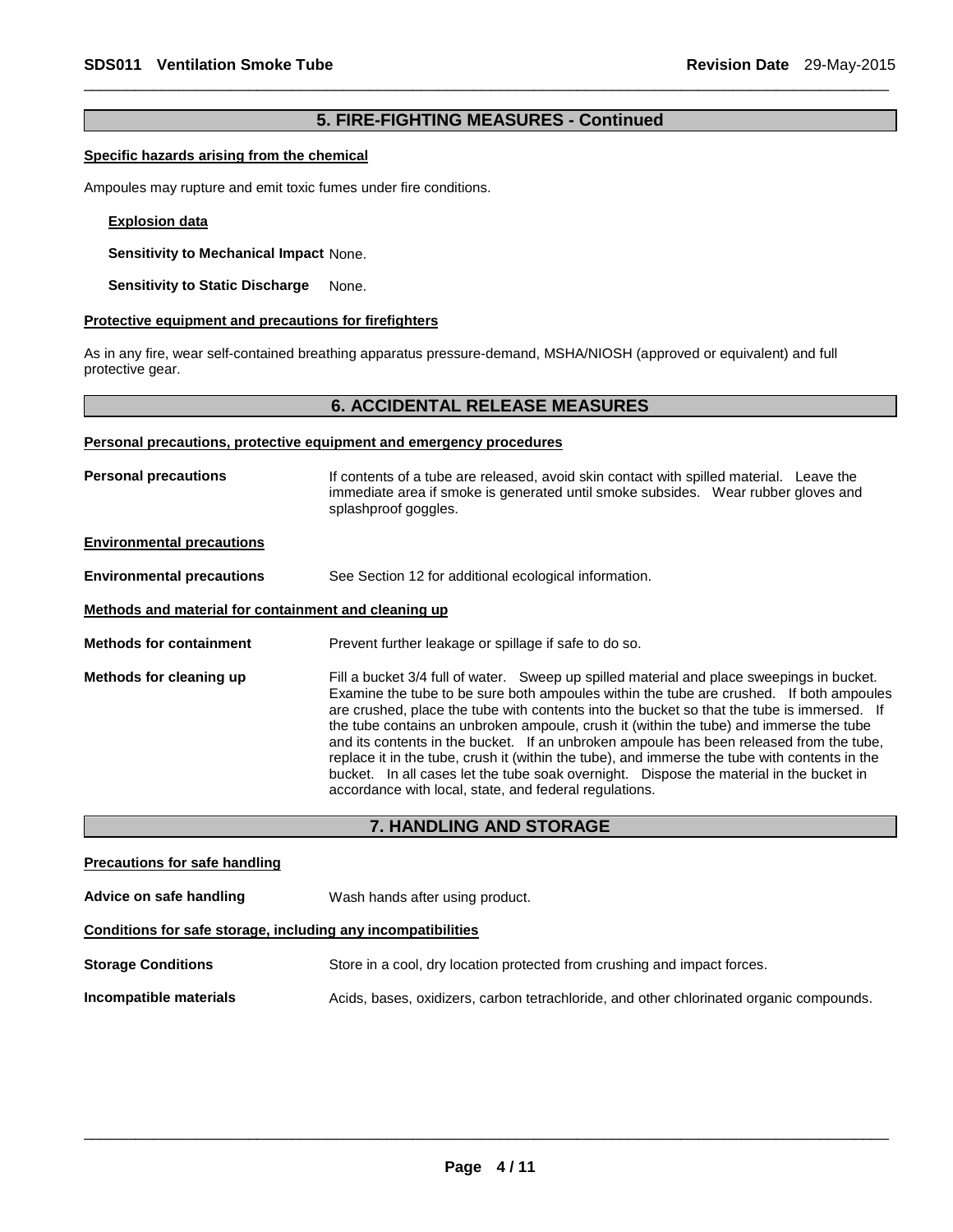### **8. EXPOSURE CONTROLS/PERSONAL PROTECTION**

\_\_\_\_\_\_\_\_\_\_\_\_\_\_\_\_\_\_\_\_\_\_\_\_\_\_\_\_\_\_\_\_\_\_\_\_\_\_\_\_\_\_\_\_\_\_\_\_\_\_\_\_\_\_\_\_\_\_\_\_\_\_\_\_\_\_\_\_\_\_\_\_\_\_\_\_\_\_\_\_\_\_\_\_\_\_\_\_\_\_\_\_\_

#### **Control parameters**

### **Exposure Guidelines**

| <b>Chemical Name</b>                                                                                                                                             | <b>ACGIH TLV</b>                                                                                                                                                                                 |                                                                                                                                                                                                                                                                                                                                  | <b>NIOSH IDLH</b>                                                                                     |  |  |
|------------------------------------------------------------------------------------------------------------------------------------------------------------------|--------------------------------------------------------------------------------------------------------------------------------------------------------------------------------------------------|----------------------------------------------------------------------------------------------------------------------------------------------------------------------------------------------------------------------------------------------------------------------------------------------------------------------------------|-------------------------------------------------------------------------------------------------------|--|--|
| Acetic acid<br>64-19-7                                                                                                                                           | STEL: 15 ppm<br>TWA: 10 ppm                                                                                                                                                                      | TWA: 10 ppm<br>TWA: $25 \text{ mg/m}^3$<br>(vacated) TWA: 10 ppm<br>(vacated) TWA: 25 mg/m <sup>3</sup>                                                                                                                                                                                                                          | IDLH: 50 ppm<br>TWA: 10 ppm<br>TWA: 25 mg/m <sup>3</sup><br>STEL: 15 ppm<br>STEL: $37 \text{ mg/m}^3$ |  |  |
| Ethylenediamine<br>TWA: 10 ppm<br>$S^*$<br>107-15-3                                                                                                              |                                                                                                                                                                                                  | TWA: 10 ppm<br>TWA: 25 mg/m <sup>3</sup><br>(vacated) TWA: 10 ppm<br>(vacated) TWA: 25 mg/m <sup>3</sup>                                                                                                                                                                                                                         | IDLH: 1000 ppm<br>TWA: 10 ppm<br>TWA: 25 mg/m <sup>3</sup>                                            |  |  |
| <b>Appropriate engineering controls</b>                                                                                                                          |                                                                                                                                                                                                  |                                                                                                                                                                                                                                                                                                                                  |                                                                                                       |  |  |
| <b>Engineering Controls</b>                                                                                                                                      | Not applicable.                                                                                                                                                                                  |                                                                                                                                                                                                                                                                                                                                  |                                                                                                       |  |  |
| Individual protection measures, such as personal protective equipment                                                                                            |                                                                                                                                                                                                  |                                                                                                                                                                                                                                                                                                                                  |                                                                                                       |  |  |
| <b>Personal Protective Equipment</b>                                                                                                                             | eyes, mucous membranes, and skin.                                                                                                                                                                | Due to the limited amount of chemicals in each tube and the slow release rate, use of<br>personal protective equipment is not indicated under anticipated conditions of use. The<br>user is cautioned to avoid breathing the tube emissions as they may cause irritation to                                                      |                                                                                                       |  |  |
| <b>Eye/face protection</b>                                                                                                                                       |                                                                                                                                                                                                  | No special technical protective measures are necessary.                                                                                                                                                                                                                                                                          |                                                                                                       |  |  |
| Skin and body protection                                                                                                                                         |                                                                                                                                                                                                  | No special technical protective measures are necessary.                                                                                                                                                                                                                                                                          |                                                                                                       |  |  |
| <b>Respiratory protection</b>                                                                                                                                    |                                                                                                                                                                                                  | If exposure limits are exceeded or irritation is experienced, NIOSH/MSHA approved<br>respiratory protection should be worn. Positive-pressure supplied air respirators may be<br>required for high airborne contaminant concentrations. Respiratory protection must be<br>provided in accordance with current local regulations. |                                                                                                       |  |  |
| <b>General Hygiene Considerations</b>                                                                                                                            |                                                                                                                                                                                                  | Handle in accordance with good industrial hygiene and safety practice.                                                                                                                                                                                                                                                           |                                                                                                       |  |  |
| <b>Work Practices</b>                                                                                                                                            |                                                                                                                                                                                                  | This product is for use in determination of direction and velocity of ventilation air currents.<br>Avoid breathing emissions from tube.                                                                                                                                                                                          |                                                                                                       |  |  |
| 9. PHYSICAL AND CHEMICAL PROPERTIES                                                                                                                              |                                                                                                                                                                                                  |                                                                                                                                                                                                                                                                                                                                  |                                                                                                       |  |  |
| Information on basic physical and chemical properties                                                                                                            |                                                                                                                                                                                                  |                                                                                                                                                                                                                                                                                                                                  |                                                                                                       |  |  |
| <b>Physical state</b>                                                                                                                                            | Solid                                                                                                                                                                                            |                                                                                                                                                                                                                                                                                                                                  |                                                                                                       |  |  |
| Appearance<br>Acetic acid / silica gel ampoule -<br>White granules, vinegar odor.<br>Ethylenediamine / pumice ampoule -<br>Gray to black granules, ammonia odor. |                                                                                                                                                                                                  | Odor                                                                                                                                                                                                                                                                                                                             | Acetic acid: vinegar odor<br>Ethylenediamine:<br>ammonia odor                                         |  |  |
| Color<br>Silica gel: white<br>Pumice: gray to black                                                                                                              |                                                                                                                                                                                                  | Odor threshold                                                                                                                                                                                                                                                                                                                   | No information available                                                                              |  |  |
| <b>Property</b>                                                                                                                                                  | <b>Values</b>                                                                                                                                                                                    | <u>Remarks</u>                                                                                                                                                                                                                                                                                                                   |                                                                                                       |  |  |
| рH<br>Melting point/freezing point<br>Boiling point / boiling range                                                                                              | No information available<br>The following data represents the nature of the<br>No information available<br>components that make up the granules.<br>Acetic acid: 118°C<br>Ethylenediamine: 117°C |                                                                                                                                                                                                                                                                                                                                  |                                                                                                       |  |  |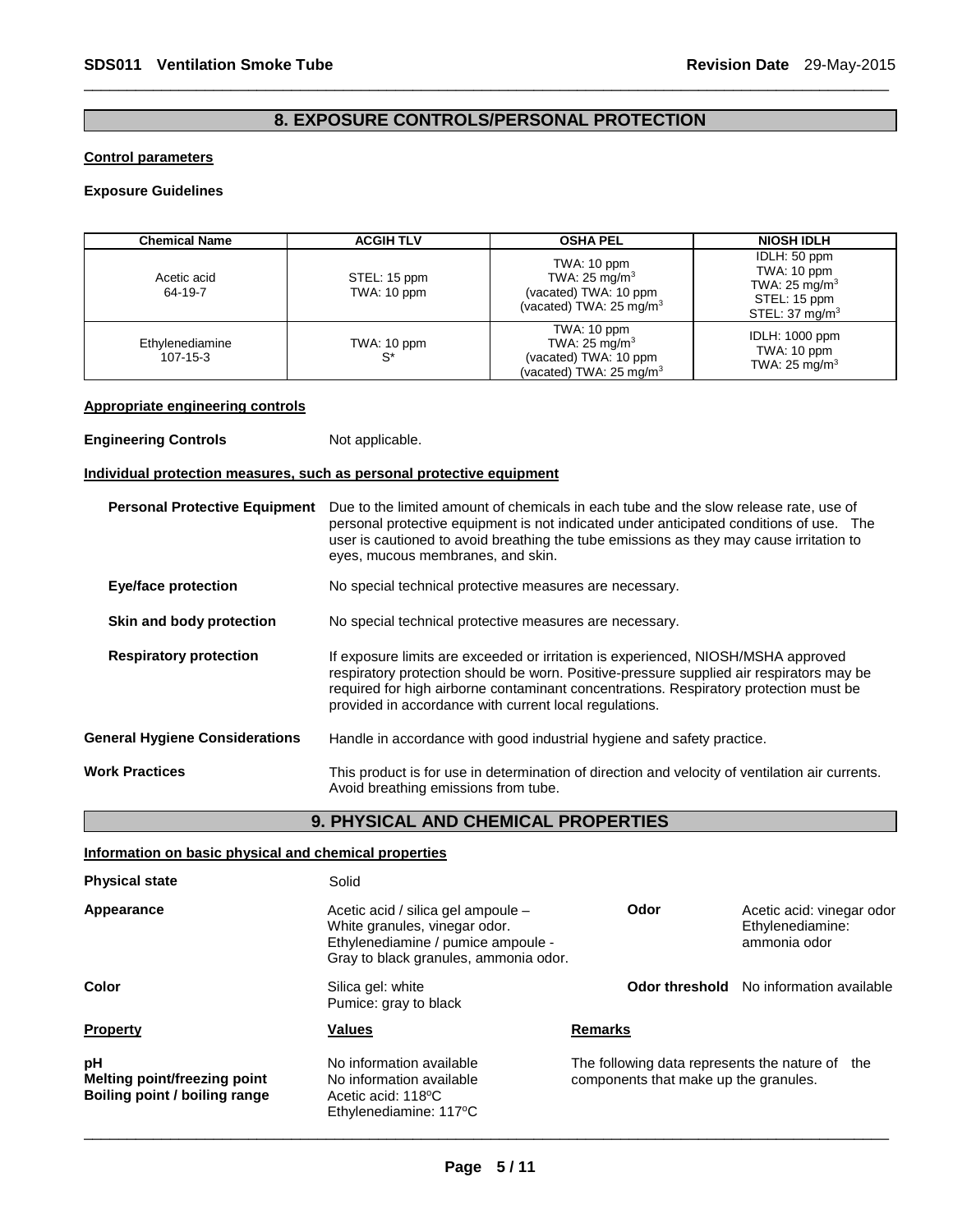### **9. PHYSICAL AND CHEMICAL PROPERTIES – Continued**

\_\_\_\_\_\_\_\_\_\_\_\_\_\_\_\_\_\_\_\_\_\_\_\_\_\_\_\_\_\_\_\_\_\_\_\_\_\_\_\_\_\_\_\_\_\_\_\_\_\_\_\_\_\_\_\_\_\_\_\_\_\_\_\_\_\_\_\_\_\_\_\_\_\_\_\_\_\_\_\_\_\_\_\_\_\_\_\_\_\_\_\_\_

| <b>Flash point</b>               | Acetic acid: 103°F                     |
|----------------------------------|----------------------------------------|
|                                  | Ethylenediamine: 93°F                  |
| <b>Evaporation rate</b>          | No information available               |
| Flammability (solid, gas)        | No information available               |
| <b>Flammability Limit in Air</b> |                                        |
| <b>Upper flammability limit:</b> | No information available               |
| Lower flammability limit:        | No information available               |
| Vapor pressure                   | Acetic acid: 14.8 mmHg @ 25°C          |
|                                  | Ethylenediamine: 10.0 mmHg @ 20°C      |
| Vapor density                    | No information available               |
| <b>Water solubility</b>          | Soluble (acetic acid, ethylenediamine) |
| Solubility in other solvents     | No information available               |
| <b>Partition coefficient</b>     | No information available               |
| <b>Autoignition temperature</b>  | No information available               |
| <b>Decomposition temperature</b> | No information available               |
| <b>Kinematic viscosity</b>       | No information available               |
| <b>Dynamic viscosity</b>         | No information available               |
| <b>Explosive properties</b>      | Acetic acid: LEL 4%, UEL 19.9%         |
|                                  | Ethylenediamine: LEL 2.6%, UEL 14.4%   |
| <b>Oxidizing properties</b>      | No information available               |
| <b>Other Information</b>         |                                        |
| <b>Softening point</b>           | No information available               |
| <b>Molecular weight</b>          | No information available               |
| <b>VOC Content (%)</b>           | No information available               |
| <b>Density</b>                   | No information available               |
| <b>Bulk density</b>              | No information available               |
|                                  |                                        |

### **10. STABILITY AND REACTIVITY**

#### **Reactivity**

Components are sorbed on inert solids. Total amount of combustible/flammable material is less than 1 gm per tube. Ampoules are sealed until time of actual use.

#### **Chemical stability**

Stable under recommended storage conditions.

#### **Possibility of Hazardous Reactions**

None under normal processing.

#### **Conditions to avoid**

Avoid acids, bases, oxidizers, carbon tetrachloride, and other chlorinated organic compounds.

#### **Incompatible materials**

Acids, bases, oxidizers, carbon tetrachloride, and other chlorinated organic compounds.

#### **Hazardous Decomposition Products**

None known based on information supplied.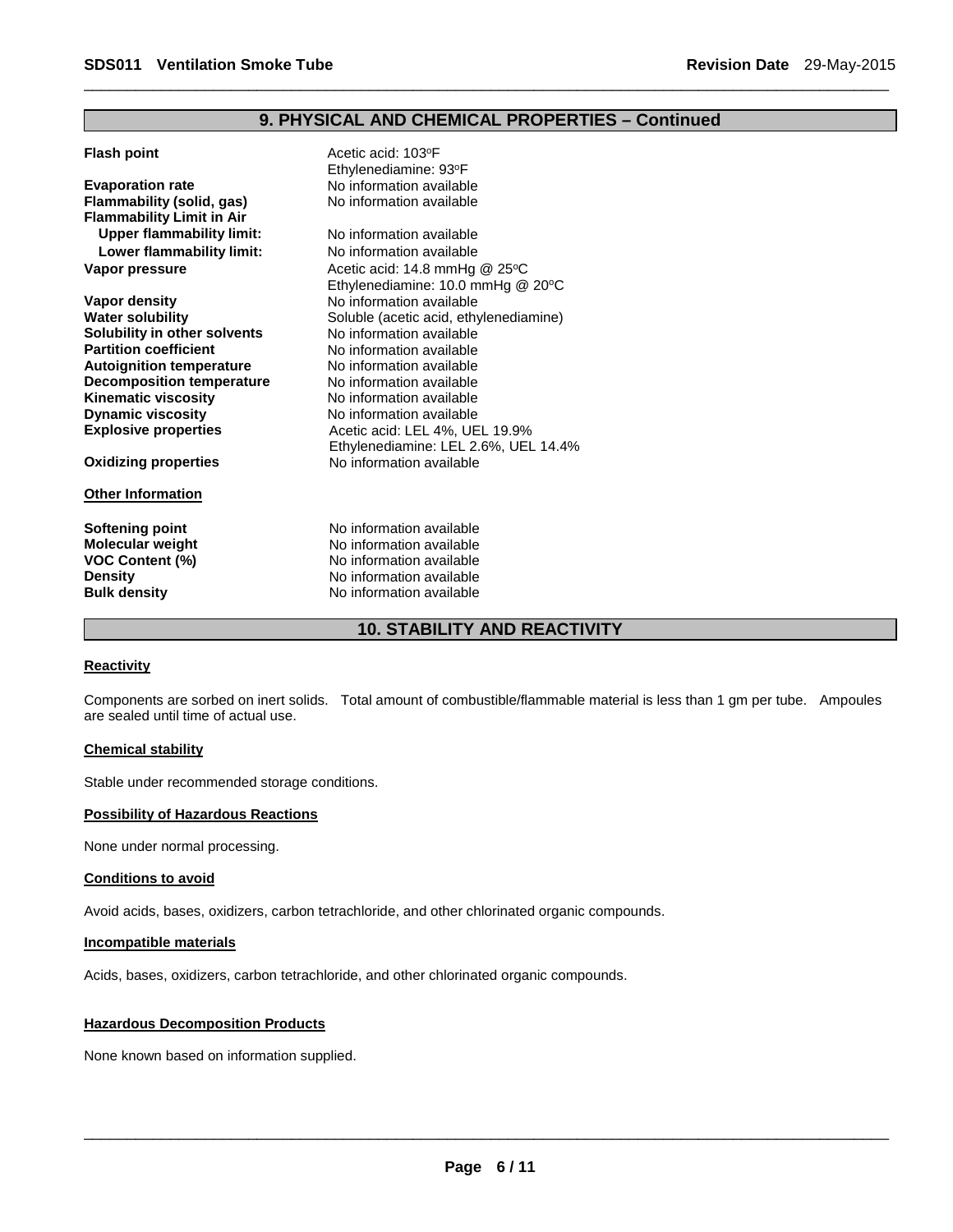### **11. TOXICOLOGICAL INFORMATION**

\_\_\_\_\_\_\_\_\_\_\_\_\_\_\_\_\_\_\_\_\_\_\_\_\_\_\_\_\_\_\_\_\_\_\_\_\_\_\_\_\_\_\_\_\_\_\_\_\_\_\_\_\_\_\_\_\_\_\_\_\_\_\_\_\_\_\_\_\_\_\_\_\_\_\_\_\_\_\_\_\_\_\_\_\_\_\_\_\_\_\_\_\_

#### **Information on likely routes of exposure**

| <b>Product Information</b> | <b>Primary Routes of Entry:</b> Inhalation, eyes & skin contact, skin absorption, ingestion |
|----------------------------|---------------------------------------------------------------------------------------------|
| <b>Inhalation</b>          | No data available.                                                                          |
| Eye contact                | No data available.                                                                          |
| <b>Skin Contact</b>        | No data available.                                                                          |
| Ingestion                  | No data available.                                                                          |

| <b>Chemical Name</b>         | Oral LD50              | Dermal LD50              | <b>Inhalation LC50</b>  |
|------------------------------|------------------------|--------------------------|-------------------------|
| Acetic acid<br>64-19-7       | $= 3310$ mg/kg (Rat)   | (Rabbit)<br>= 1060 mg/kg | $= 11.4$ mg/L (Rat) 4 h |
| Ethylene diamine<br>107-15-3 | ์ Rat )<br>= 637 mg/kg | Rabbit)<br>= 560 mg/kg   |                         |

#### **Information on toxicological effects**

**Symptoms Acetic Acid: Irritation of eyes, mucous membranes, skin. Fumes may cause eye and skin** irritation. Ingestion of 1 cm<sup>3</sup> glacial acid produced perforation of the esophagus. Ethylenediamine: Irritation of eye, mucous membranes, skin.

| Delayed and immediate effects as well as chronic effects from short and long-term exposure |                                                                                                           |  |  |
|--------------------------------------------------------------------------------------------|-----------------------------------------------------------------------------------------------------------|--|--|
| <b>Sensitization</b>                                                                       | No information available.                                                                                 |  |  |
| <b>Germ cell mutagenicity</b>                                                              | See RTECS data for acetic acid.                                                                           |  |  |
| Carcinogenicity                                                                            | This product does not contain any carcinogens or potential carcinogens as listed by OSHA,<br>IARC or NTP. |  |  |
| <b>Reproductive toxicity</b>                                                               | No information available.                                                                                 |  |  |
| <b>STOT - single exposure</b>                                                              | No information available.                                                                                 |  |  |
| <b>STOT</b> - repeated exposure                                                            | No information available.                                                                                 |  |  |
| <b>Target Organ Effects</b>                                                                | Eyes, nose, throat, skin, liver, kidney.                                                                  |  |  |
| <b>Aspiration hazard</b>                                                                   | No information available.                                                                                 |  |  |
|                                                                                            |                                                                                                           |  |  |

### **Numerical measures of toxicity - Product Information**

**Unknown Acute Toxicity** 75% of the mixture consists of ingredient(s) of unknown toxicity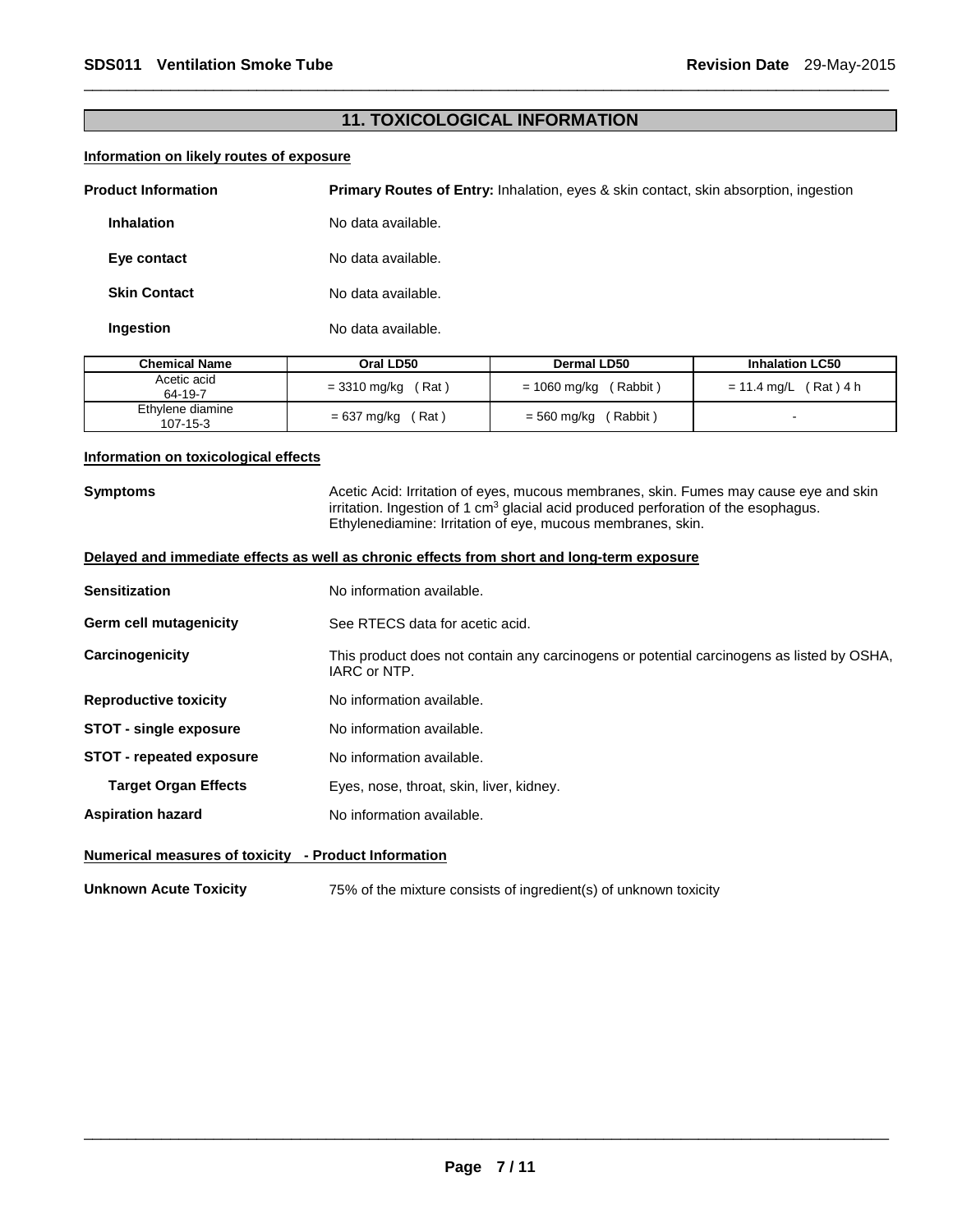### **12. ECOLOGICAL INFORMATION**

\_\_\_\_\_\_\_\_\_\_\_\_\_\_\_\_\_\_\_\_\_\_\_\_\_\_\_\_\_\_\_\_\_\_\_\_\_\_\_\_\_\_\_\_\_\_\_\_\_\_\_\_\_\_\_\_\_\_\_\_\_\_\_\_\_\_\_\_\_\_\_\_\_\_\_\_\_\_\_\_\_\_\_\_\_\_\_\_\_\_\_\_\_

#### **Ecotoxicity**

75% of the mixture consists of components(s) of unknown hazards to the aquatic environment.

| <b>Chemical Name</b>        | Algae/aguatic plants                                                                                                | <b>Fish</b>                                                                                                                                                                                                                                                    | <b>Toxicity to</b><br>microorganisms                                            | Crustacea                                                                      |
|-----------------------------|---------------------------------------------------------------------------------------------------------------------|----------------------------------------------------------------------------------------------------------------------------------------------------------------------------------------------------------------------------------------------------------------|---------------------------------------------------------------------------------|--------------------------------------------------------------------------------|
| Acetic acid<br>64-19-7      |                                                                                                                     | 79: 96 h Pimephales<br>promelas mg/L LC50 static<br>75: 96 h Lepomis<br>macrochirus mg/L LC50<br>static                                                                                                                                                        | $EC50 = 8.8$ mg/L 15 min<br>$EC50 = 8.8$ mg/L 25 min<br>$EC50 = 8.8$ mg/L 5 min | 65: 48 h Daphnia magna<br>mg/L EC50 Static 47: 24 h<br>Daphnia magna mg/L EC50 |
| Ethylenediamine<br>107-15-3 | 645: 72 h<br>Pseudokirchneriella<br>subcapitata mg/L EC50 151:<br>96 h Pseudokirchneriella<br>subcapitata mg/L EC50 | 98.6 - 131.6: 96 h<br>Pimephales promelas mg/L<br>LC50 static 180 - 560: 96 h<br>Poecilia reticulata mg/L<br>LC50 semi-static 191 - 254:<br>96 h Pimephales promelas<br>mg/L LC50 flow-through<br>115.7: 96 h Pimephales<br>promelas mg/L LC50 semi-<br>static | $EC50 = 20$ mg/L 15 min<br>$EC50 = 29$ mg/L 17 h                                | 17: 48 h Daphnia magna<br>mg/L EC50                                            |

#### **Persistence and degradability**

If released to water or soil, acetic acid will biodegrade readily. Evaporation from dry surfaces is likely to occur. When spilled on soil, the liquid will spread on the surface and penetrate into the soil at a rate dependent on the soil type and its water content. If released to the atmosphere, it is degraded in the vapor-phase by reaction with photochemically produced hydroxyl radicals (estimated typical half-life of 26.7 days). It occurs in atmospheric particulate matter and physical removal from air can occur via wet and dry deposition. Natural waters will neutralize dilute solutions to acetate salts.

On soil, ethylenediamine will leach and volatilize. In water, substance will form alkaline solution and will biodegrade. Bioconcentration is not predicted. In air, substance will react with hydroxyl radicals and carbon dioxide. Biological Oxygen Demand (BOD): 75% (theor.), 5 days.

#### **Bioaccumulation**

Acetic acid shows no potential for biological accumulation or food chain contamination.

| <b>Chemical Name</b>               | <b>Partition coefficient</b> |
|------------------------------------|------------------------------|
| Acetic acid<br>64-19-7             | $-0.31$                      |
| Ethylene diamine<br>$107 - 15 - 3$ | $-1.221$                     |

**Other adverse effects** No information available

### **13. DISPOSAL CONSIDERATIONS**

#### **Waste treatment methods**

**Disposal of wastes** Disposal should be in accordance with applicable regional, national and local laws and regulations.

**Contaminated packaging Theory Do not reuse container.** 

| <b>Chemical Name</b>              | California Hazardous Waste Status |  |
|-----------------------------------|-----------------------------------|--|
| Acetic acid<br>64-19-7            | Toxic<br>Corrosive<br>lgnitable   |  |
| Ethylenediamine<br>$107 - 15 - 3$ | Toxic                             |  |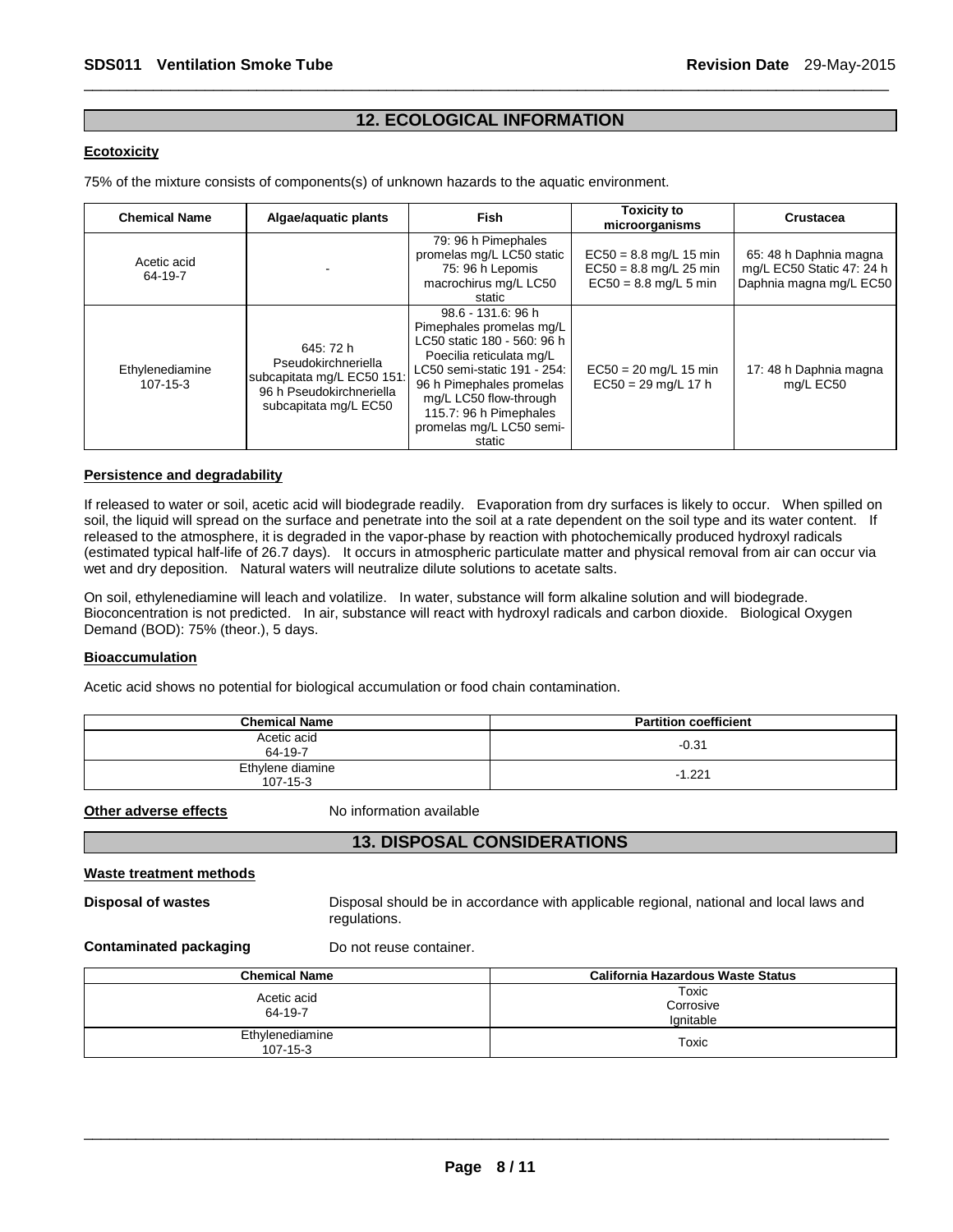### **14. TRANSPORT INFORMATION Note: This material can be shipped under limited quantity rules if shipping less than the** applicable limited quantity maximum. When shipping limited quantity by air, IATA Packing Instruction Y845 applies. However, check with the transporter prior to shipping for transporter specific restrictions. **DOT** Regulated **UN/ID No.** UN1759 **Proper shipping name Corrosive solids, n.o.s. (acetic acid, ethylenediamine) Hazard Class** 8 **Packing Group 111 IATA** May be shipped "limited quantity". When shipping by air and using the limited quantity exception. Both the corrosive label and the air limited quantity diamond are required. Packing Instruction Y845. Max quantity per package: 1 kg per inner package, 5 kg net quantity per package. **IMDG** Not regulated **RID** Not regulated **15. REGULATORY INFORMATION International Inventories TSCA** All ingredients are on the inventory or exempt from listing **DSL/NDSL All ingredients are on the inventory or exempt from listing EINECS/ELINCS** Not evaluated **ENCS** Not evaluated<br> **IECSC** All ingredients **IECSC All ingredients are on the inventory or exempt from listing KECL**<br>All ingredients are on the inventory or exempt from listing All ingredients are on the inventory or exempt from listing **PICCS** All ingredients are on the inventory or exempt from listing **AICS** All ingredients are on the inventory or exempt from listing **Legend:**

\_\_\_\_\_\_\_\_\_\_\_\_\_\_\_\_\_\_\_\_\_\_\_\_\_\_\_\_\_\_\_\_\_\_\_\_\_\_\_\_\_\_\_\_\_\_\_\_\_\_\_\_\_\_\_\_\_\_\_\_\_\_\_\_\_\_\_\_\_\_\_\_\_\_\_\_\_\_\_\_\_\_\_\_\_\_\_\_\_\_\_\_\_

**TSCA** - United States Toxic Substances Control Act Section 8(b) Inventory **DSL/NDSL** - Canadian Domestic Substances List/Non-Domestic Substances List **EINECS/ELINCS** - European Inventory of Existing Chemical Substances/European List of Notified Chemical Substances **ENCS** - Japan Existing and New Chemical Substances **IECSC** - China Inventory of Existing Chemical Substances **KECL** - Korean Existing and Evaluated Chemical Substances **PICCS** - Philippines Inventory of Chemicals and Chemical Substances **AICS** - Australian Inventory of Chemical Substances

### **US Federal Regulations**

#### **SARA 313**

Section 313 of Title III of the Superfund Amendments and Reauthorization Act of 1986 (SARA). This product does not contain any chemicals which are subject to the reporting requirements of the Act and Title 40 of the Code of Federal Regulations, Part 372

#### **SARA 311/312 Hazard Categories**

| Acute health hazard               | Yes |
|-----------------------------------|-----|
| <b>Chronic Health Hazard</b>      | No. |
| Fire hazard                       | No. |
| Sudden release of pressure hazard | No. |
| <b>Reactive Hazard</b>            | N٥  |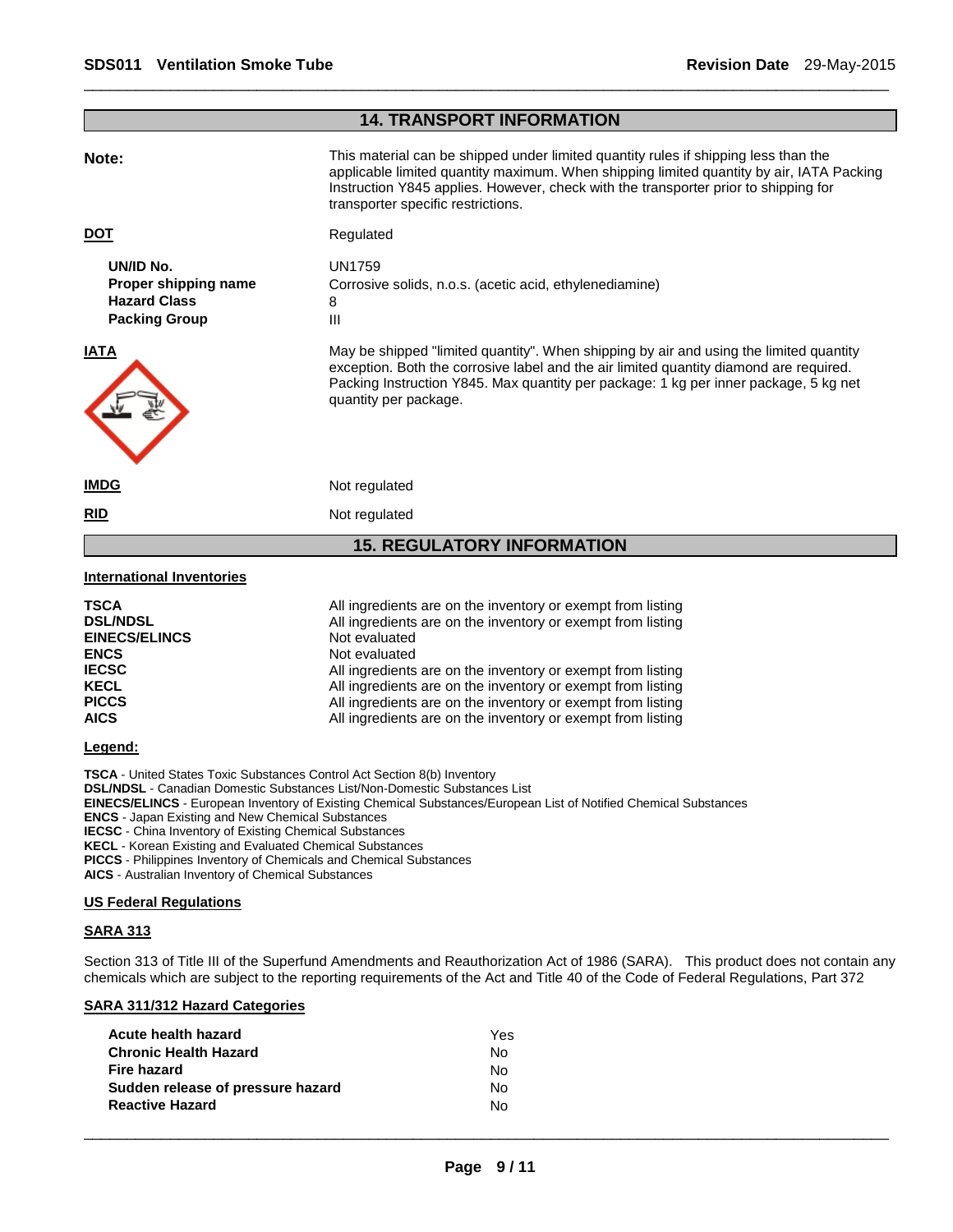### **15. REGULATORY INFORMATION - Continued**

\_\_\_\_\_\_\_\_\_\_\_\_\_\_\_\_\_\_\_\_\_\_\_\_\_\_\_\_\_\_\_\_\_\_\_\_\_\_\_\_\_\_\_\_\_\_\_\_\_\_\_\_\_\_\_\_\_\_\_\_\_\_\_\_\_\_\_\_\_\_\_\_\_\_\_\_\_\_\_\_\_\_\_\_\_\_\_\_\_\_\_\_\_

#### **CWA (Clean Water Act)**

This product contains the following substances which are regulated pollutants pursuant to the Clean Water Act (40 CFR 122.21 and 40 CFR 122.42):

| <b>Chemical Name</b>               | <b>CWA - Reportable</b><br>Quantities | <b>CWA - Toxic Pollutants</b> | <b>CWA - Priority Pollutants</b> | <b>CWA - Hazardous</b><br><b>Substances</b> |
|------------------------------------|---------------------------------------|-------------------------------|----------------------------------|---------------------------------------------|
| Acetic acid<br>64-19-7             | 5000 lb                               |                               |                                  |                                             |
| Ethylene diamine<br>$107 - 15 - 3$ | 5000 lb                               |                               |                                  |                                             |

#### **CERCLA**

This material, as supplied, contains one or more substances regulated as a hazardous substance under the Comprehensive Environmental Response Compensation and Liability Act (CERCLA) (40 CFR 302)

| <b>Chemical Name</b>         | <b>Hazardous Substances RQs</b> | <b>CERCLA/SARA RQ</b> | <b>Reportable Quantity (RQ)</b>            |
|------------------------------|---------------------------------|-----------------------|--------------------------------------------|
| Acetic acid<br>64-19-7       | 5000 lb                         |                       | RQ 5000 lb final RQ<br>RQ 2270 kg final RQ |
| Ethylene diamine<br>107-15-3 | 5000 lb                         | 5000 lb               | RQ 5000 lb final RQ<br>RQ 2270 kg final RQ |

#### **US State Regulations**

#### **California Proposition 65**

This product does not contain any Proposition 65 chemicals

#### **U.S. State Right-to-Know Regulations**

| <b>Chemical Name</b>               | New Jersey | <b>Massachusetts</b> | Pennsylvania |
|------------------------------------|------------|----------------------|--------------|
| Acetic acid<br>64-19-7             |            |                      |              |
| Ethylene diamine<br>$107 - 15 - 3$ |            |                      |              |
| Silica Gel<br>63231-67-4           |            |                      |              |

#### **U.S. EPA Label Information**

#### **EPA Pesticide Registration Number** Not applicable

#### **Canada**

**This product has been classified in accordance with the hazard criteria of the Controlled Products Regulations (CPR) and the SDS contains all the information required by the CPR.** 

#### **WHMIS Hazard Class**

E - Corrosive material



### \_\_\_\_\_\_\_\_\_\_\_\_\_\_\_\_\_\_\_\_\_\_\_\_\_\_\_\_\_\_\_\_\_\_\_\_\_\_\_\_\_\_\_\_\_\_\_\_\_\_\_\_\_\_\_\_\_\_\_\_\_\_\_\_\_\_\_\_\_\_\_\_\_\_\_\_\_\_\_\_\_\_\_\_\_\_\_\_\_\_\_\_\_ **16. OTHER INFORMATION**